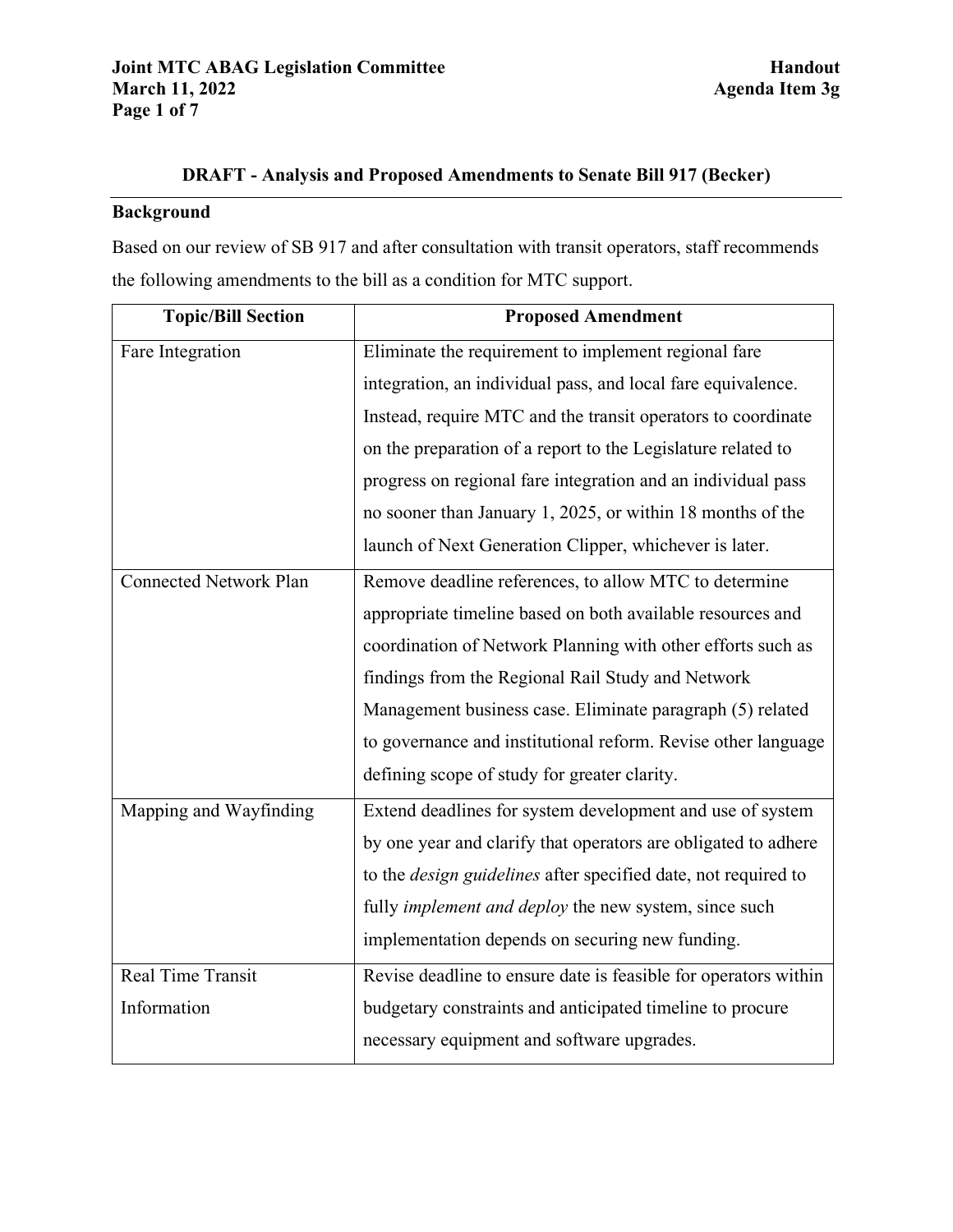| <b>State Transit Assistance</b> | Adjust language to allow MTC to take extenuating           |
|---------------------------------|------------------------------------------------------------|
| (STA) Conditioning              | circumstances into account, clarify that MTC may withhold  |
|                                 | an increment of STA funding (not necessarily the entire    |
|                                 | amount) and that operator will regain access to funds upon |
|                                 | demonstration of compliance.                               |

The remainder of this memo provides staff's analysis of the bill and rationale for these proposed amendments.

## **Fare Integration**

The inclusion of fare policy provisions in Senate Bill (SB) 917 follows the extensive analysis that's been underway, co-led by MTC and BART, as part of the Fare Coordination/Integration Study and Business Case (FCIS). In October 2021, the FCIS project team released a Draft Business Case Summary Report (FCIS Draft Report). The report provided a detailed analysis of possible transit fare policy actions.

SB 917 requires MTC to adopt an integrated transit fare structure, in consultation with the transit operators by December 31, 2023 that will become effective no later than July 1,  $2024<sup>1</sup>$  $2024<sup>1</sup>$  $2024<sup>1</sup>$ . The bill requires this policy to include the following components:

- 1. No-cost transfers for local-local and local-regional across multiple operators;
- 2. Common fare structure for regional service;
- 3. Common transfer rules for local fares, such as means for validation;
- 4. Common definitions for adults, youth, seniors, persons with disabilities and other categories;

<span id="page-1-0"></span><sup>&</sup>lt;sup>1</sup> The bill requires MTC consult with the "regional transit coordinating council." This is an existing body that MTC was required to establish by statute, and which in practice, means the general managers of all of the transit operators. MTC has convened this group when we update Resolution 3866, our Regional Transit Coordination Plan.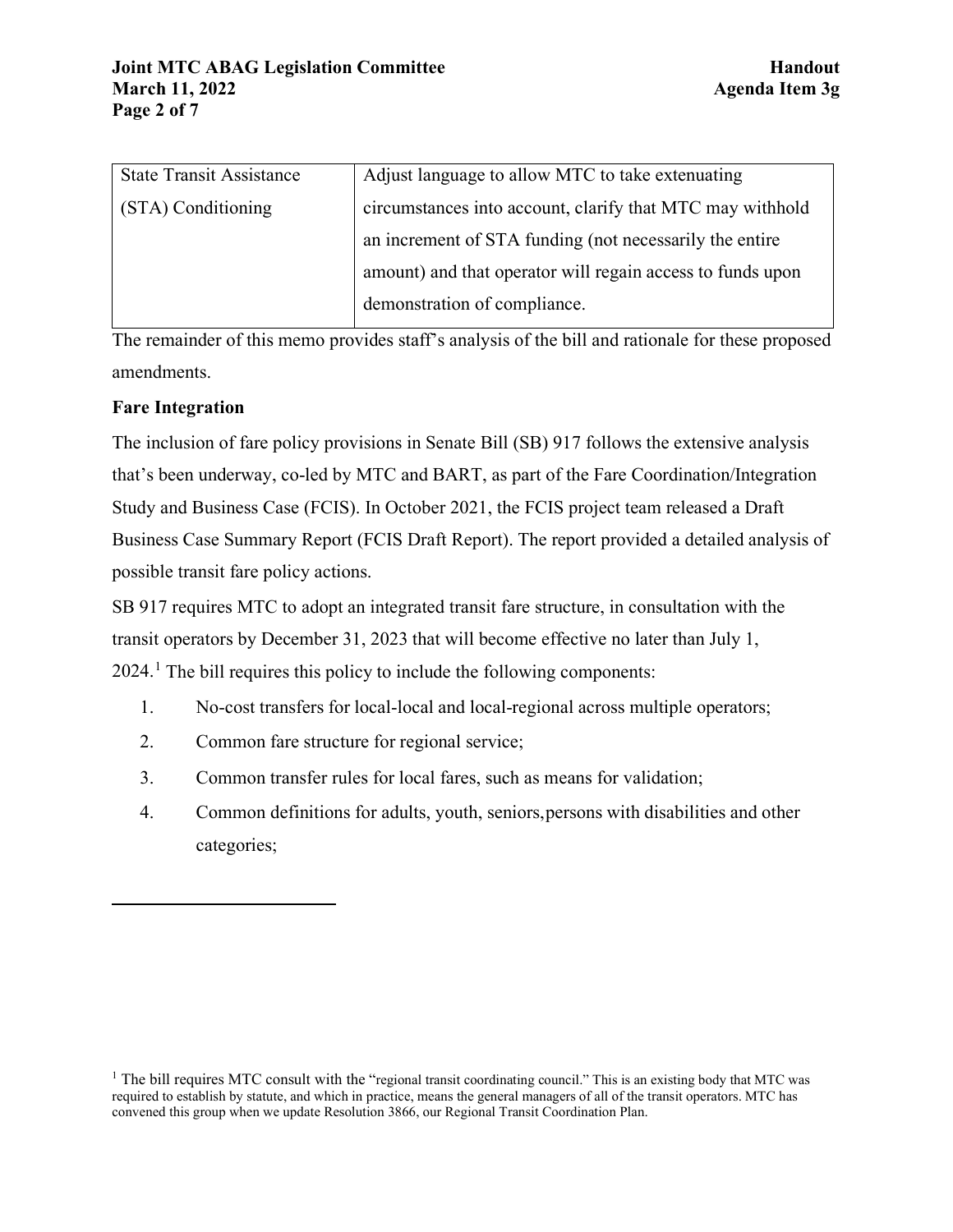- 5. A multiagency pass, which may include a cap, that allows access to all operators on a daily or monthlybasis for one set price; and
- 6. A simplified system for local fares where intersecting local transit services have the same fares.

## **Transfer Discounts**

Notably, the FCIS report determined that no-cost transfers for local-local and local-regional (Item 1 in the list above) would require a relatively low level of investment, estimated at between \$11 - \$25 million annually but would be *highly cost-effective* at just \$2.25 per new rider, substantially less than the cost of most transit projects in Plan Bay Area 2050. This option was found to **have the highest benefits over the first five years** of integration as it does not raise the price for any traveler, whereas other fare integration options may result in fare increases, with negative equity impacts and the risk of reducing ridership. Item 1 was also endorsed by the FCIS Task Force and MTC's Executive Committee as part of the **Bay Area Transit Fare Policy Vision Statement**, which recommended that it be implemented in conjunction with the rollout of the Next Generation Clipper® system in 2023. This is actually in advance of the date set forth in the legislation (December 31, 2023 for adoption of the integrated fare policy; implementation by July 1, 2024).

# **Individual Pass**

The FCIS Draft Report also recommended an individual transit pass, similar to Item 5 on p.1, but recommended *piloting* this idea through development of an all-agency pass for *institutions*, such as universities, which are already offering transit passes for individual operator systems as a way to inform development of a universal pass for everyone. The Vision Statement indicates support for *continuing to develop this after the launch of the Next Generation Clipper®* system in 2023 or later, pending outcomes and data from the pilot. As such, a requirement with a specific date for implementation of an individual pass in the legislation is premature, but it seems reasonable for the legislation to include intent language indicating the Legislature's support for the concept of an individual pass and to require a report to the Legislature on progress made on it by a date certain – post 2025.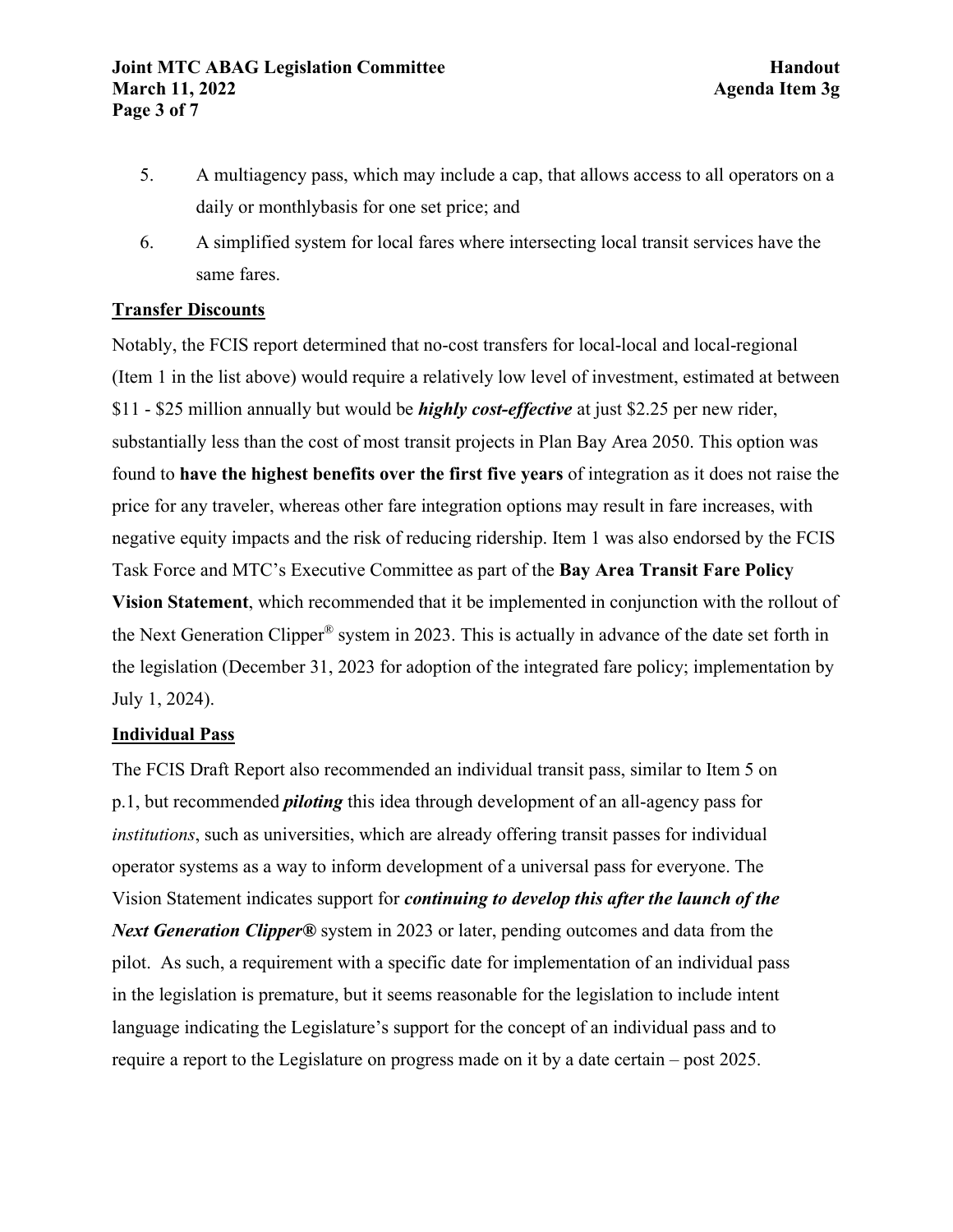### **Common Regional Fare Structure**

Regarding a common fare structure for regional service (Item 2) the FCIS Draft Report noted that it could have significant ridership benefits, but that implementing it would require several key steps, including new agreements or governance structure for regional service and new Clipper equipment and that further study of the benefits and costs of such a system should be undertaken. Similarly, the Vision Statement states that a common fare structure (distance or zone-based) for regional transit service should be further refined and studied as an option to be implemented *after Next Generation Clipper* implementation. It is important to note that the FCIS study found that under a high investment scenario of about \$70 million/year, regional fare integration was very impactful on ridership – potentially increasing it by as much as 4.7 percent. As with the individual pass, it is premature for legislation to require this, but the bill could include intent language indicating the Legislature's support for the concept of integrated regional fares and to require a report to the Legislature on progress made on it by a date certain – post 2025.

#### **Local Fare Integration**

Item 6, which aligns with what the FCIS Draft Report characterized as Tier 4 integration, was not *recommended* in the FCIS Draft Report, which found it had mixed equity impacts due to some options resulting in fare increases for residents of equity priority communities and requiring new agreements or governance structures for all service and rule changes affecting most customers. As such, this should not be included in the legislation nor required as a follow up report.

#### **Proposed Fare Policy Amendments**

Consistent with the findings of the FCIS and the Vision Statement adopted by the FCIS Task Force and MTC's Executive Committee, *staff recommends MTC seek amendments that bring SB 917 in line with what the transit operators and MTC have already agreed upon*. While some might argue that these changes would amount to a bill that is either unnecessary or not going far enough, **staff believes codifying in statute what has been agreed to is a meaningful step which will help ensure their timely implementation and consistent application**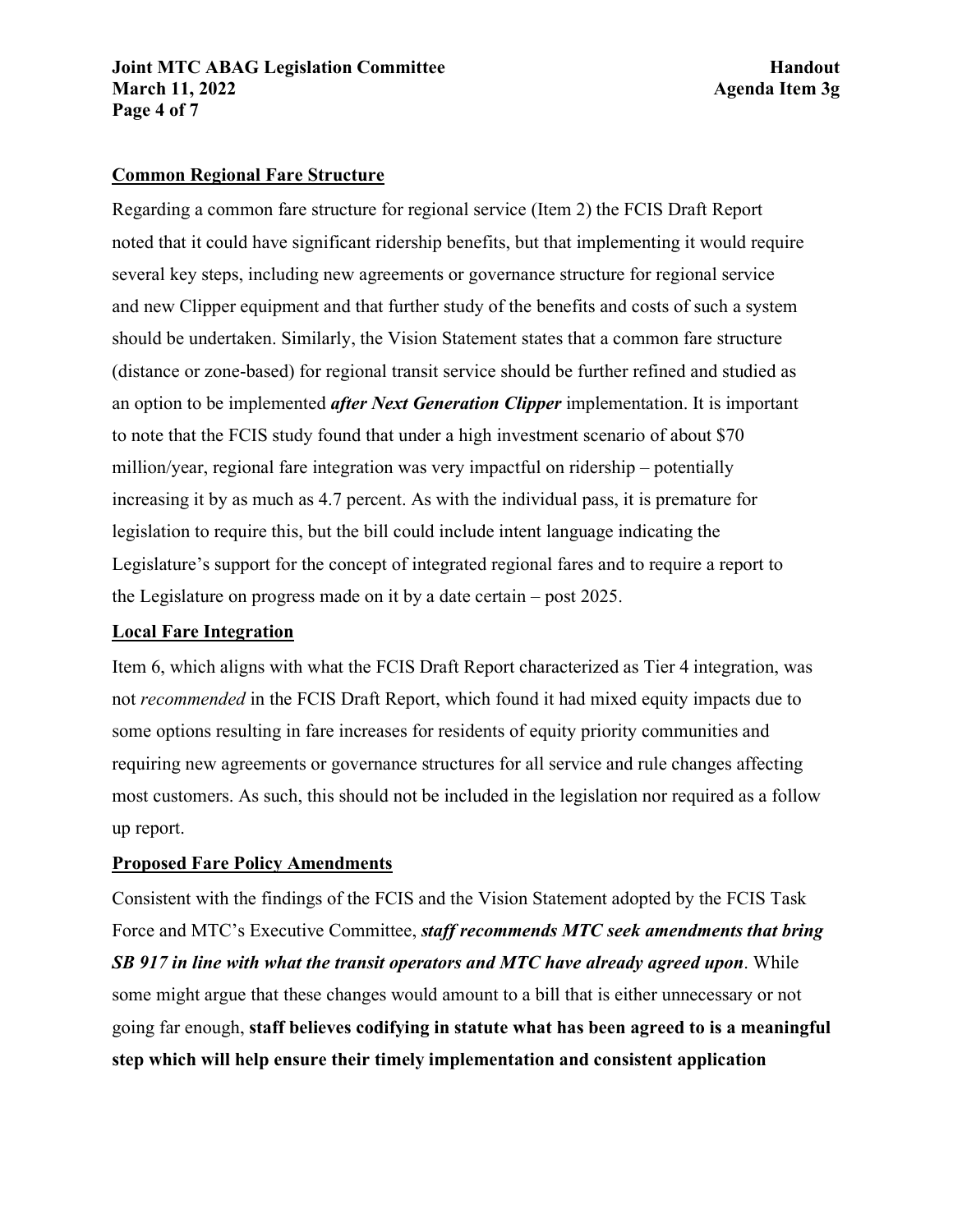**regionwide**. As such, staff recommends MTC pursue amendments to Section 5 of the bill as follows:

- Limit any specific implementation deadlines to Items 1, 3 and 4. (Note that Items 3 and 4 are now harmonized, so do not require any change from status quo but codifying them will help maintain consistency over time).
- Provide greater flexibility to MTC and the operators as to the date by which the free transfer policy takes effect, given factors outside of MTC or the operators' control, such as the timeline required to complete a Title VI Analysis of any fare changes in compliance with the Civil Rights Act of 1964.
- Require MTC and the operators report to the Legislature on progress made related to development of an individual pass and a single fare structure for regional service in recognition that such system should not be mandated until sufficient funds are identified to ensure their successful deployment at the "high investment option" scenario. Select the date for such report, as well as the scope of any milestones to be achieved based on further consultation with the transit operators.

#### **Connected Network Plan**

The Transit Transformation Action Plan adopted by the Blue Ribbon Transit Recovery Task Force and supported by MTC recommends that MTC fund, develop and adopt a Bay Area Connected Network Plan (Plan) that includes transit service and hub categories, core service networks (such as Rapid Transit), funding requirements and next steps by late 2023. Note that the Transformation Action Plan provided only recommendations, including references to *target* completion dates, in this case December 31, 2023. However, SB 917 adds additional components to the scope of the Plan, while keeping the December 31, 2023 date. Staff believes that this Plan and its deadlines should, among other considerations, take into account findings from the Regional Rail Study and Network Management business case. In addition, the Commission has yet to identify funding for the Plan, which will necessarily impact its timing and scope. The bill should enable MTC to take these considerations into account.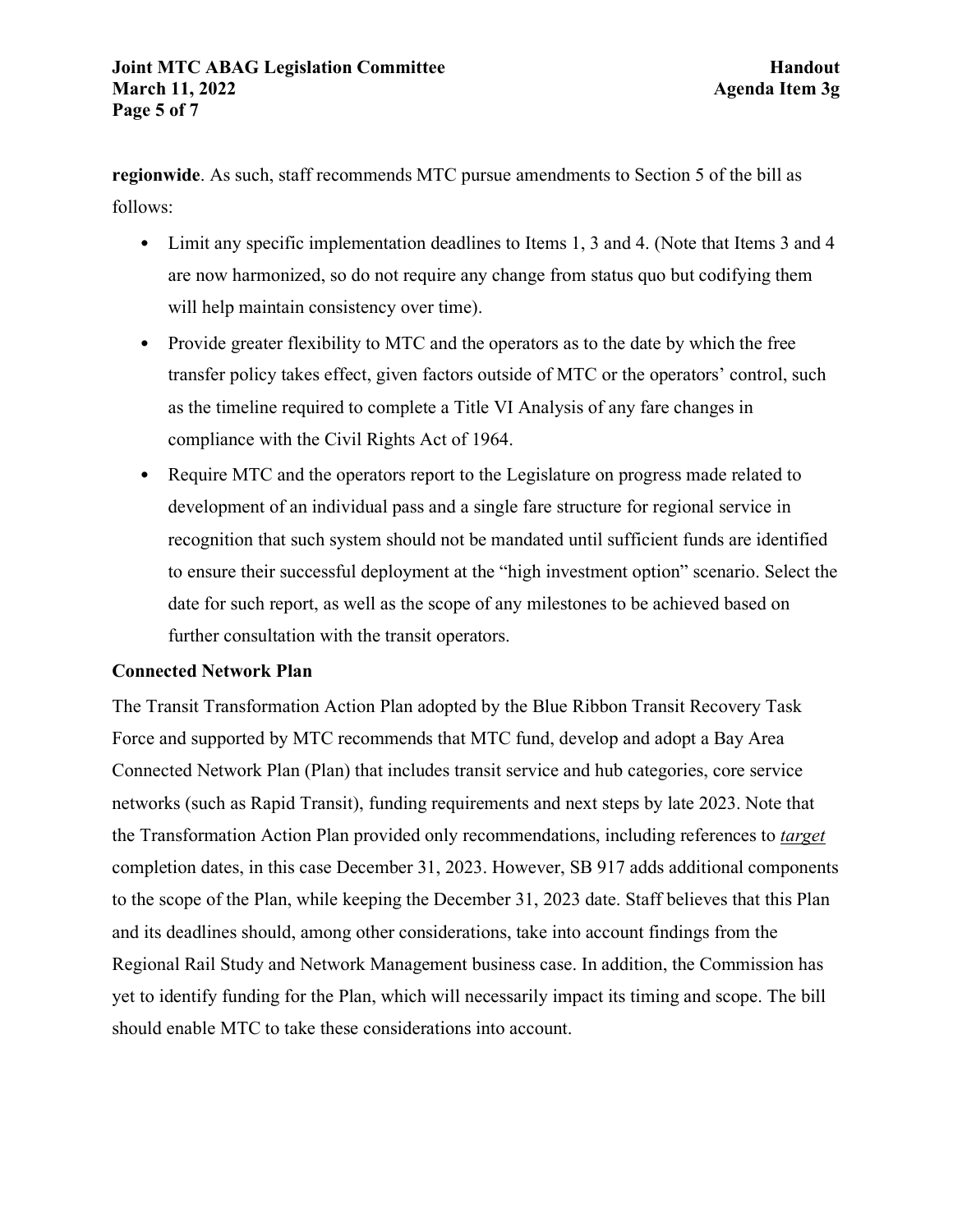One specific change would be the elimination of paragraph (5) which requires the Plan to "identify potential governance, institutional, or legislative changes that would support the Connected Network Plan." This provision is duplicative of the Network Management Business Case and is outside of the scope of the Plan that was envisioned in the Transit Transformation Action Plan.

## **Mapping and Wayfinding**

SB 917 requires the Commission, in consultation with the region's transit agencies, by July 1, 2024 to (1) develop a comprehensive, standardized regional transit mapping and wayfinding system, including common branding for regional transit service and a shared digital mapping platform and (2) develop an implementation and maintenance strategy and funding plan for deployment of the new system. The bill requires operators to follow the system by July 1, 2025. Given the current status of the project with respect to hiring a consultant to perform the work (interviews happening soon) we believe this schedule should be pushed out by one year for both the development of the system and operators' adoption of it.

#### **Real-Time Transit Information**

The bill requires that the Commission establish open data standards in consultation with the regional transit coordinating council (RTCC) to provide real-time transit vehicle location, arrival and departure predictions and service alerts data to transit riders and requires that all transit agencies in the region comply with such standards. As a reminder, access to reliable real-time transit information is an item that resonated strongly with transit riders and the public as a whole, with 92 percent of Bay Area residents supporting it. Over the next several months, MTC is researching the cost for operators to bring up their systems in line with these provisions, which will help inform a reasonable date for the requirements to take effect. As written, the bill requires them to take effect on January 1, 2023, which is too soon. Staff will consult with the operators on this provision to make sure it is structured in a way that is feasible within existing resources.